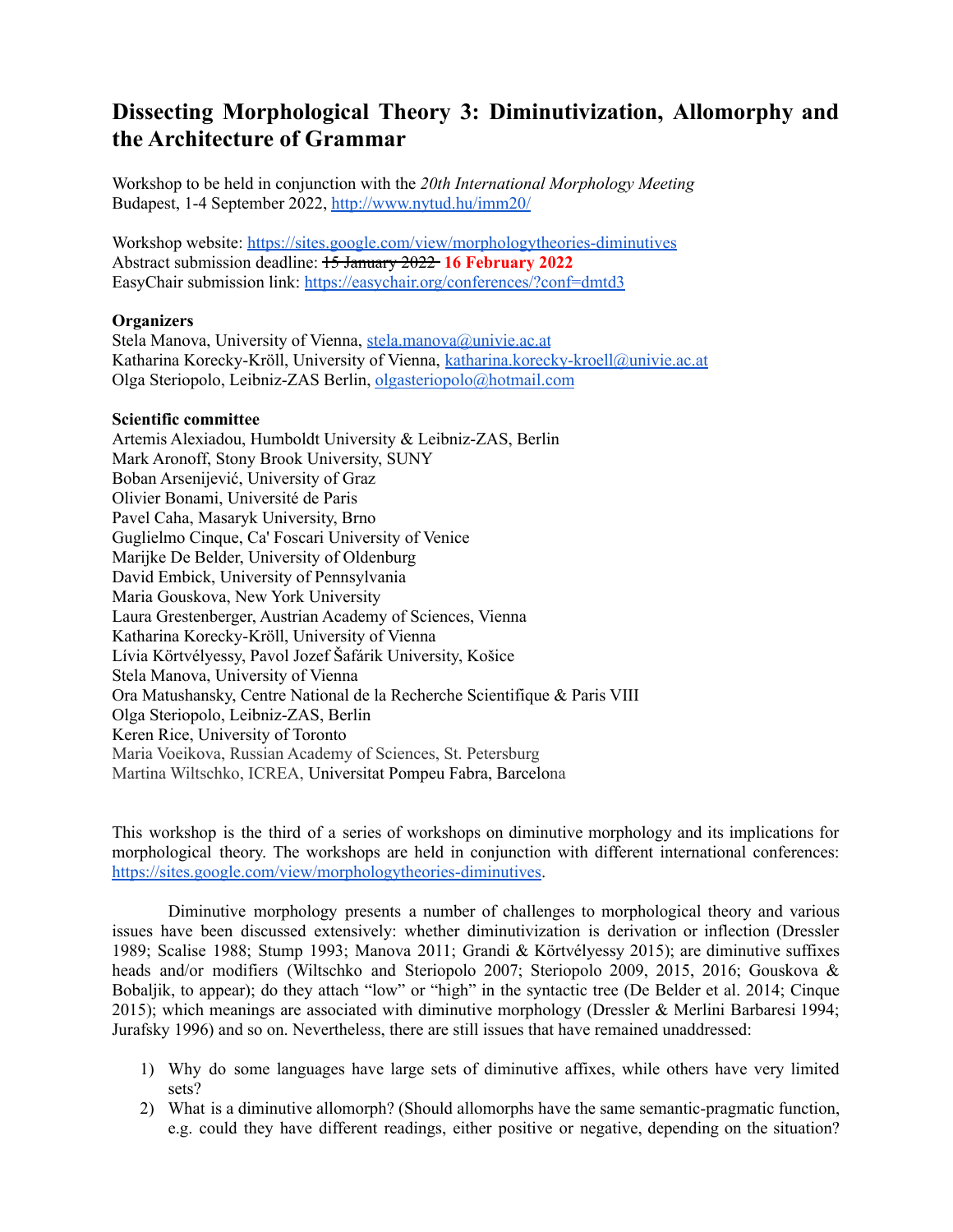Should allomorphs be associated with the same inflection class? Should allomorphs have the same syntactic function: are they either heads or modifiers or could they be both; could they attach at different "heights" in the syntactic tree, resulting in "high" vs. "low" allomorphs?)

- 3) How does allomorph selection take place in diminutivization? (Is it based on semantics, on form, on syntactic structure, on linearization, or on extragrammatical information?)
- 4) Are gender and inflection class encoded in the same way in diminutive and non-diminutive nouns? (If diminutive affixes impose gender and inflection class, what does this mean for our understanding of the morphology-syntax interface?)
- 5) What architecture of grammar best captures the peculiarities of diminutive morphology? (a) Phonology after morphology, i.e. morphologically conditioned phonology (and consequently phonology-free syntax)

(b) Phonology before morphology, i.e. phonologically conditioned morphology (and maybe also syntax)

(c) A mixture of (a) and (b).

Human languages can be broadly divided into diminutive-rich and diminutive-poor. Intriguingly, even some of the diminutive-poor languages (e.g. English is of this type) have more than one diminutive affix. As can be expected, diminutive-rich languages (e.g. Slavic and Romance languages) possess extensive sets of diminutive affixes. To illustrate, Bulgarian (Slavic) uses the following suffixes for derivation of diminutive nouns:

(1) Nominal diminutive suffixes in Bulgarian (examples in Manova & Winternitz 2011) *-ec, -l(e), -č(e), -k(a), -ic(a), -ičk(a), -čic(a),-c(e), -ic(e)*, *-enc(e), -(e)*

With respect to (1), the following research questions arise. First, why does a language need a (large) set of diminutive affixes? And second, are all diminutive affixes phonological and suppletive variants (i.e. allomorphs) or is there an additional motivation for them, e.g. structural, semantic, cognitive, pragmatic, psycholinguistic, sociolinguistic?

## *Af ix allomorphy*

In linguistic literature, affix allomorphs are usually defined as variants conditioned by the bases to which they attach. They express the same meaning and occur in complementary distribution. Such definitions do not mention the feature-set specification of allomorphs or their position in the syntactic tree. However, a diminutive variant is not always conditioned by the base, and diminutive affixes are not necessarily in complementary distribution, as shown in (2).

- (2) No conditioning by the base, *Hund* 'dog' (m.) (German)
- a. *Hünd-chen* (n.)*, Hund-chen* (n.)
- b*. Hünd-ilein* (n.)*, Hund-ilein* (n.[\)](https://www.wortbedeutung.info/H%C3%BCndlein/)
- c. *Hünd-lein* (n.)
- d. *Hund-erl* (n.)
- e. *Hund-ili* (n.)
- f. *Hund-i* (n.)

In (2a) and (2c), both suffixes *-chen* and *-lein* derive Standard German diminutives. Overall, *-chen* forms are more frequent, while *-lein* diminutives appear old-fashioned and more typical of literary texts. Nevertheless, in some cases *-lein* is used instead of *-chen*, due to phonological restrictions, as in (3).

- (3) Phonologically conditioned allomorphy: *-chen* vs *-lein* (German)
- a. *Buch* (n.) 'book' → \**Büch-chen*, *Büch-lein* (n.) (\**chch*)
- b. *Ball* (m.) 'ball' → *Bäll-chen* (n.), \**Bäll-lein* (\**lll*)

2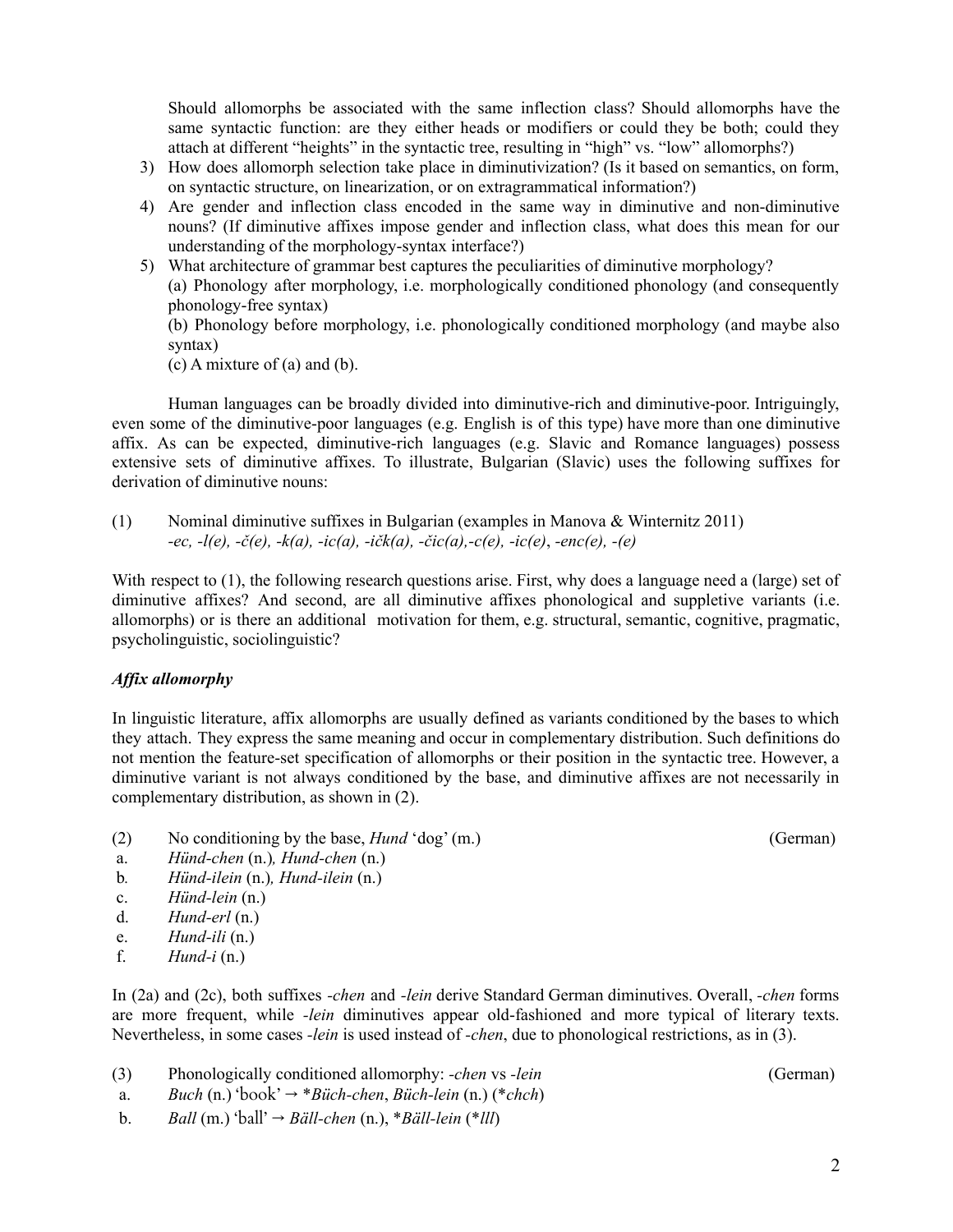Allomorph selection can also be conditioned by style and register. For example, *Hund-ilein* in (2b), *Hund-ili* in (2e) and *Hund-i* in (2f) are all child-centered forms. Allomorphy can also be conditioned by sociolinguistic factors, e.g. a dialectal use, as in (2d), *Hund-erl* is used in Bavarian dialects.

Additionally, if a language has a rich set of diminutive affixes, some of them may be gender-preserving, while others may be gender-changing, as shown in (4) for Bulgarian. Are *-ec* and *-č(e)* allomorphs of the same diminutive suffix?

- (4) Gender-preserving vs gender-changing diminutive suffixes (Bulgarian)
- a. *glas* (m.)'voice'  $\rightarrow$  *glas-ec* (m.) 'light voice'
- b. *glas* (m.) 'voice'  $\rightarrow$  *glas* $\epsilon$ *č(e)* (n.) 'light voice'

The issue of diminutive affix allomorphy has been extensively discussed for Russian diminutive nouns. For example, Gouskova and Bobaljik (to appear), contra Bonet & Harbour (2012) for other languages, maintain that the Russian suffix *-onok* has two variants: the gender- & inflection-class-changing *-onok* deriving baby diminutives and the gender-preserving inflection-class-changing *-onk(a),* an evaluative suffix with a dismissive/affectionate flavor. They classify *-onok* as a head and *-onk(a)* as a modifier. By contrast, Steriopolo (2009) assigns the status of a syntactic head to all inflection-class-changing diminutive suffixes. Thus, a question arises: Could allomorphs differ in syntactic function / be associated with different sets of morphosyntactic features in theories that do not use the head-modifier distinction?

## *How should all this be modeled theoretically?*

Current morphology is dominated by realizational theories such as Distributed Morphology (DM, Halle & Marantz 1993, Bobaljik 2017, among others) and Paradigm Function Morphology (PFM, Stump 2001, 2016, among others). Such theories treat meaning and form separately, i.e. they assume that morphological derivation first happens at an abstract level (semantics associated with syntactic terminal nodes in DM; content paradigms in PFM) and only afterwards, phonological realizations (vocabulary items) are inserted in DM; forms are linked to content in PFM. In other words, in realizational theories, phonology is postponed. Thus, a question arises: How does a diminutive meaning match its phonological realization, especially when different realizations that seem neither phonologically nor morphologically conditioned are available and/or when there are gaps in the derivational paradigm, such as the ones in (5)?

| (5) | Derivational paradigm involving diminutive nouns and verbs                                               | (German) |
|-----|----------------------------------------------------------------------------------------------------------|----------|
|     | tanzen/Tanz 'to/ dance' $\rightarrow$ Tänzchen, Tänzlein, Tanzerl, ?Tänzerl, ?Tänzel, dim. verb: tänzeln |          |

- b. *buchen/ Buch* 'to/ book' → \**Büchchen* (\**chch*)*, Büchlein, Bücherl, Büchel,* dim. verb: *\*bücheln*
- c. *kochen/ Koch* 'to/ cook' → \**Köchchen* (\**chch*), *?Köchlein,* dim. verb: *köcheln* (? - rather potential than actual)

It is important to point out that theories that operate with classical morphemes (e.g. Natural Morphology (Dressler et al. 1987) and Minimalist Morphology (Wunderlich 1996)), i.e. theories that recognize the morpheme as the smallest unit of language structure relating meaning and form have a similar problem with data such as these in (5), i.e. the question remains: How do speakers select a diminutive morpheme?

A diminutive morpheme may impose gender and inflection-class, as in (4) and (6). However, these are different types of features: gender determines agreement classes, while an inflection class is "a set of lexemes whose members each select the same set of inflectional realizations" (Aronoff 1994: 64). Inflection class information is not syntactically motivated but diacritic and it is also not syntactically active at the level of Logical Form (Alexiadou 2004).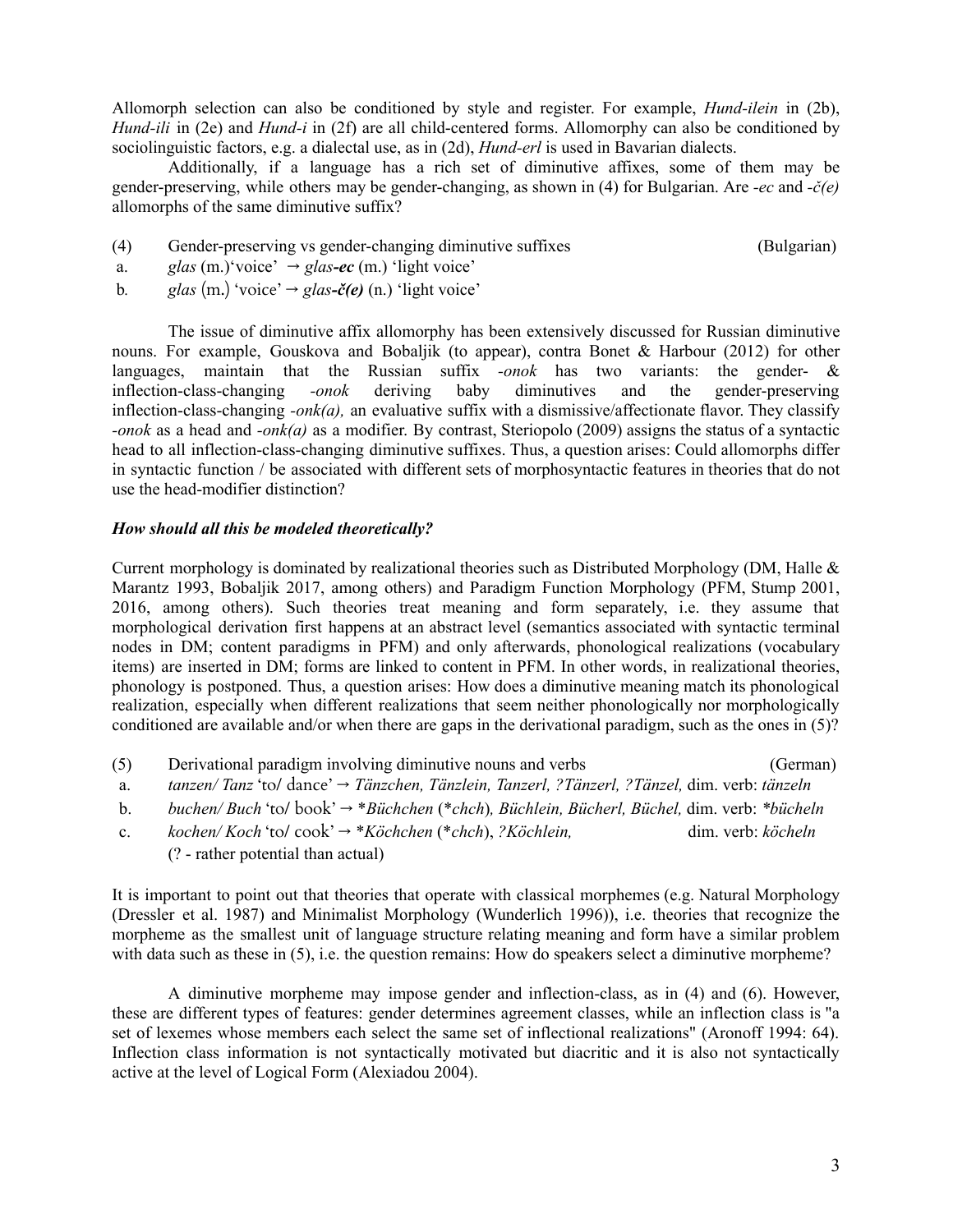- (6) The diminutive suffix **-***chen* imposes neuter gender and zero plural (German)
	-

- a. [+ gender change,+ inflection class change]
- *der Ball* m. sg. 'ball', *die Bälle* m. pl. (-*e* + umlaut) → *das Bäll-chen* n. sg., die *Bäll-chen* n. zero pl. b. [+ gender change, *–* inflection class change]
- *der Beutel* m. sg. 'bag, pouch', *die Beutel* m. zero pl. → *das Beutel-chen* n. sg., *die Beutel-chen* n. zero pl. c. [*–* gender change, + inflection class change]
- *das Schiff* n. sg. 'ship', *die Schiffe* n. pl.  $(-e) \rightarrow$  *das Schiff-chen* n. sg., die *Schiff-chen* n. zero pl.
- Is the gender feature encoded in the diminutive morpheme? If yes, what does this mean for a-morphous theories of morphology (PFM; Word-Based Morphology (WBM), Blevins 2006; Construction Morphology, Booij 2010) where one cannot encode features in morphemes and for syntax-based theories (with abstract morphemes) such as DM, Nanosyntax (Caha 2020) and Cartography (Cinque & Rizzi 2015)? The latter two are one-feature-one-head and do not allow feature clustering (feature clustering is possible in DM).
- Inflection classes are particularly prominent in WBM and PFM. Thus, is inflection-class information in diminutives encoded at the level of the word (WBM), at the level of the stem (PFM) or at the level of the morpheme (DM)? In generative grammar, some scholars consider inflection class a syntactic feature (Steriopolo 2017, Kučerová 2018), while others see it as a post-syntactic phenomenon (Alexiadou & Müller 2008, Embick 2010, Kramer 2015). We especially encourage proposals addressing the relationship between diminutivization and inflection class from both a cross-linguistic and a language-specific perspective.
- Is a diminutive suffix listed in the mental lexicon (and inserted, in the sense of vocabulary insertion) as a complex piece of structure together with the inflection it imposes, that is, as a fixed two-suffix combination (= bigram), cf. Manova & Knell  $(2021)$ ?

We invite papers that tackle any aspect of diminutive allomorphy within any linguistic theory, including papers on the diachronic development of allomorphy in diminutive morphology. Contributions that analyze not only selected affixes but also complete diminutive systems and/or relate their findings to the architecture of grammar are particularly welcome.

## **Abstract submission**

2-page anonymous abstracts for 20-minute presentations (plus 10 minutes for discussion) should be submitted via EasyChair: <https://easychair.org/conferences/?conf=dmtd3>. Submissions can be modified in EasyChair until 16 February 2022 (click on "View" and then select the necessary update option).

Submission of the same abstract to both the workshop and the IMM20 main session is not allowed. IMM20 submissions are limited to one individual and one joint abstract (or two joint ones) per person. For additional information on abstract submission for the main session, check the IMM20 website: <http://www.nytud.hu/imm20/>.

#### **Important dates**

Abstract submission deadline: 15 January 2022 **16 February 2022** Acceptance notifications: 31 May 2022 (for all sessions of IMM20) Conference: 1-4 September 2022

#### **References**

Alexiadou, Artemis (2004). On the development of possessive determiners: consequences for DP structure. In E. Fuß & C. Trips (eds.) *Diachronic Clues to Synchronic Grammar*. John Benjamins, 31–58.

Alexiadou, Artemis & Gereon Müller (2008). Class Features as Probes. In A. Bachrach & A. Nevins (eds.) *Inflectional Identity*, 101–155. Oxford: Oxford University Press.

Aronoff, Mark (1994). *Morphology by itself*. Cambridge, MA: MIT.

Blevins, James P. (2006). Word-based morphology. *J. Linguistics* 42: 531–573.

Bobaljik, Jonathan (2017). Distributed Morphology. *Oxford Research Encyclopedia of Linguistics.* Retrieved 17 Jun. 2020,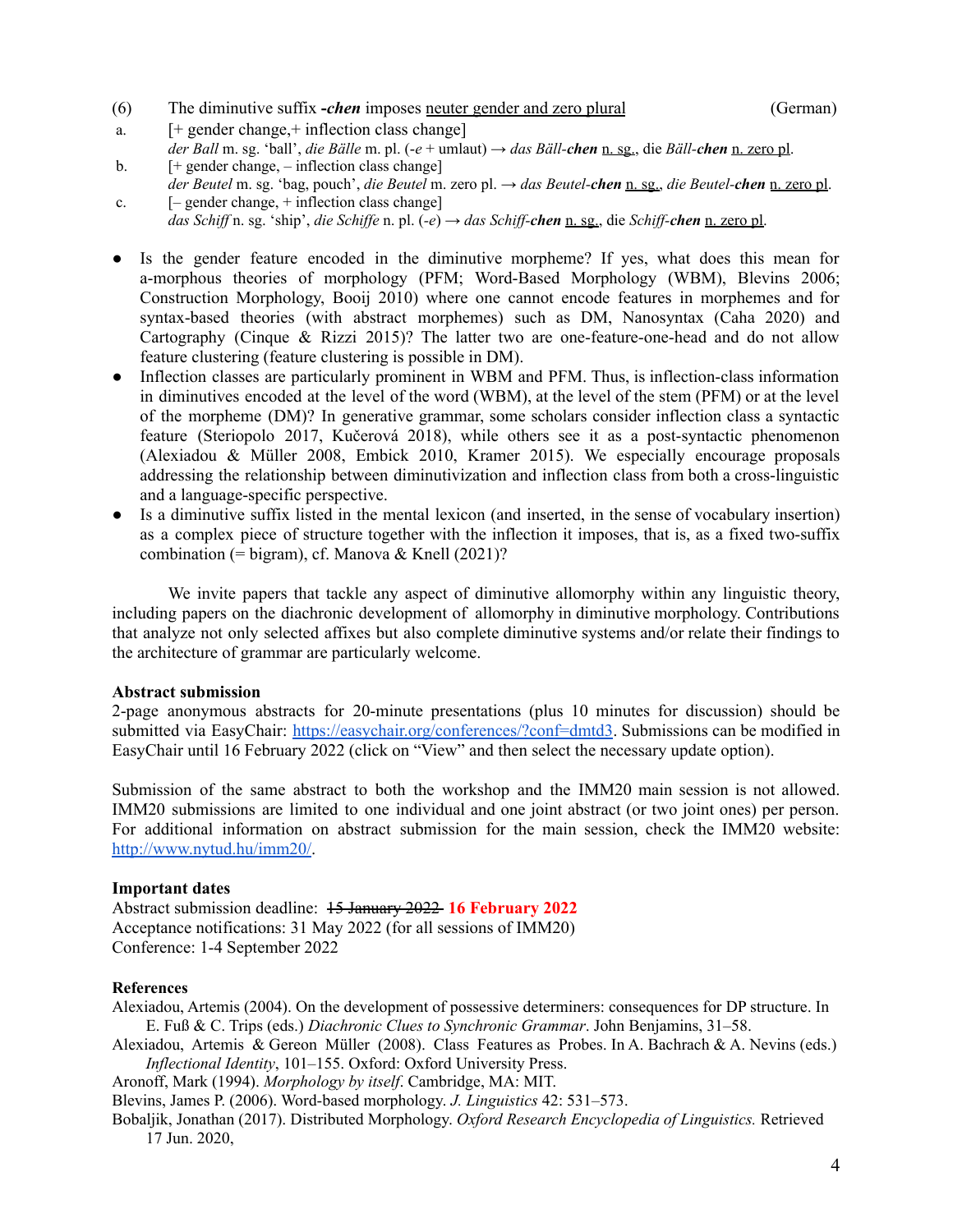[https://oxfordre.com/linguistics/view/10.1093/acrefore/9780199384655.001.0001/acrefore-97801993846](https://oxfordre.com/linguistics/view/10.1093/acrefore/9780199384655.001.0001/acrefore-9780199384655-e-131) [55-e-131.](https://oxfordre.com/linguistics/view/10.1093/acrefore/9780199384655.001.0001/acrefore-9780199384655-e-131)

- Bonami, Olivier & Jana Strnadová (2019). Paradigm structure and predictability in derivational morphology. *Morphology* 29(2): 167–197.
- Bonami, Olivier & Gregory Stump (2017). Paradigm Function Morphology. In Hippisley, A. & Stump, G. (eds.) *The Cambridge handbook of morphology*, 449–481.Cambridge: Cambridge University Press
- Bonet, Eulàlia & Daniel Harbour (2012). Contextual Allomorphy. In J. Trommer (ed.) *The Morphology and Phonology of Exponence*, 195–235. Oxford: Oxford University Press.
- Booij, Geert (1996). Inherent versus contextual inflection and the split morphology hypothesis. In G. Booij & J. van Marle (eds.) *Yearbook of Morphology 1995*, 1–16.
- Booij, Geert (2010). *Construction Morphology*. Oxford: Oxford University Press.
- Caha, Pavel (2020). Nanosyntax: some key features. Ms., submitted to the *Handbook of Distributed Morphology*, lingbuzz/004437.
- Cinque, Guglielmo (2015). Augmentative, pejorative, diminutive and endearing heads in the extended nominal projection. In E. Di Domenico, C. Hamann & S. Matteini (eds.) *Structures, strategies and beyond: Studies in honour of Adriana Belletti*, 67–82. Amsterdam: Benjamins.
- Cinque, Guglielmo & Luigi Rizzi (2015). The Cartography of Syntactic Structures. In B. Heine & H. Narrog (eds.) *The Oxford Handbook of Linguistic Analysis*, 2nd ed. Oxford: Oxford University Press.
- De Belder, Marijke, Noam Faust & Nicola Lampitelli (2014). On a low and a high diminutive: Evidence from Italian and Hebrew. In A. Alexiadou, H. Borer & Florian Schaefer (eds.) *The syntax of roots and the roots of syntax*, 149–163. Oxford University Press.
- Dressler, Wolfgang U. (1989). Prototypical differences between inflection and derivation. *Zeitschrift für Phonetik, Sprachwissenschaft und Kommunikationsforschung* 42: 3–10.
- Dressler, Wolfgang U. & Katharina Korecky-Kröll (2015). Evaluative morphology and language acquisition. In Nicola Grandi & Livia Körtvélyessy (eds.). *Edinburgh Handbook of Evaluative Morphology*, 134–141*.* Edinburgh: Edinburgh University Press.
- Dressler,Wolfgang U., Willi Mayerthaler, Oswald Panagl & Wolfgang U. Wurzel (1987). *Leitmotifs in Natural Morphology*. Amsterdam: Benjamins.
- Dressler, Wolfgang U. & Lavinia Merlini Barbaresi (1994). *Morphopragmatics: diminutives and intensifiers in Italian, German, and other languages.* Berlin: de Gruyter.
- Dressler, Wolfgang U., Lavinia Merlini Barbaresi, Sonja Schwaiger, Jutta Ransmayr, Sabine Sommer-Lolei & Katharina Korecky-Kröll (2019). Rivalry and lack of blocking among Italian and German diminutives in adult and child language. In F. Rainer, F. Gardani, W.U. Dressler & H.C. Luschützky (eds.) *Competition in Inflection and Word Formation*, 123–143. Cham: Springer.
- Embick, David (2010). *Localism versus Globalism in Morphology and Phonology*. Cambridge, MA: MIT Press.
- Gouskova, Maria & Jonathan D. Bobaljik (to appear). The lexical core of a complex functional affix: Russian baby-diminutive *-onok*. To appear in *Natural Language and Linguistic Theory*, also lingbuzz/005660
- Gouskova, Maria & Jonathan D. Bobaljik (2020). Allomorphy and Vocabulary Insertion, lingbuzz/005388
- Grandi, Nicola & Livia Körtvélyessy (eds.). (2015). *Edinburgh Handbook of Evaluative Morphology*. Edinburgh: Edinburgh University Press.
- Halle, Morris & Alec Marantz (1993). Distributed morphology and the pieces of inflection. In K. Hale & S.J. Keyser (eds.) *The view from building 20*, 111–176. Cambridge, MA: MIT Press.
- Inkelas, Sharon (2014), *The interplay of morphology and phonology*. Oxford: Oxford University Press.
- Jurafsky, Daniel (1996). Universal tendencies in the semantics of the diminutive. *Language* 72(3): 533–577.
- Korecky-Kröll, Katharina & Wolfgang U. Dressler (2007). Diminutives and hypocoristics in Austrian German (AG). In I. Savickienė & W. U. Dressler (eds.) *The acquisition of diminutives. A cross-linguistic perspective*, 207–230. Amsterdam: Benjamins.
- Körtvélyessy, Lívia (2015). *Evaluative morphology from a cross-linguistic perspective*. Cambridge Scholars Publishing.
- Kramer, Ruth (2015). *The Morphosyntax of Gender.* Oxford: Oxford University Press.
- Kučerová, Ivona (2018). φ-features at the Syntax-Semantics Interface: Evidence from Nominal Inflection. *Linguistic Inquiry* 49(4)*.* 813–845.
- Manova, Stela (2011). *Understanding Morphological Rules*: *With Special Emphasis on Conversion and Subtraction in Bulgarian, Russian and Serbo-Croatian.* Dordrecht: Springer.